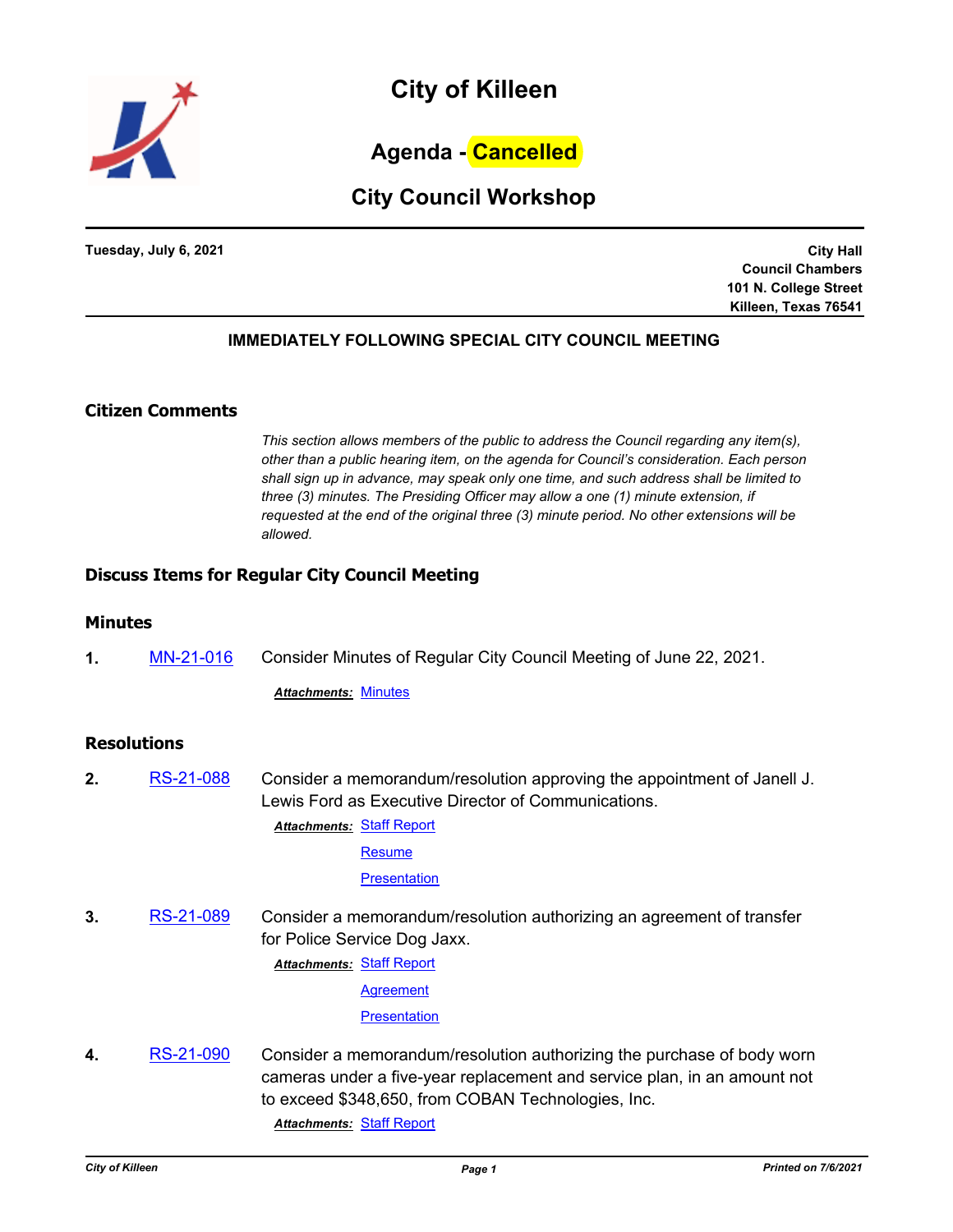#### **[Quote](http://killeen.legistar.com/gateway.aspx?M=F&ID=963da0eb-42ee-42da-bfce-7825c8f61c0c.pdf)**

[Certificate of Interested Parties](http://killeen.legistar.com/gateway.aspx?M=F&ID=bdaa99a4-9825-46a6-be58-4187c0e192e4.pdf)

**[Presentation](http://killeen.legistar.com/gateway.aspx?M=F&ID=e13f457a-2136-4a2d-8d04-32d6d199e992.pdf)** 

**5.** [RS-21-091](http://killeen.legistar.com/gateway.aspx?m=l&id=/matter.aspx?key=5532) Consider a memorandum/resolution approving the renewal of a professional services contract with Lockton Dunning Benefits for self-funding consulting services in an amount not to exceed \$95,000.

**Attachments: [Staff Report](http://killeen.legistar.com/gateway.aspx?M=F&ID=64e2421f-3264-4655-8471-c90724494e8d.pdf)** 

**[Contract](http://killeen.legistar.com/gateway.aspx?M=F&ID=b7a2224f-9124-4a42-9914-fa3798942c03.pdf)** [Certificate of Interested Parties](http://killeen.legistar.com/gateway.aspx?M=F&ID=ebf4be37-52ee-47a7-9826-ab9baa614490.pdf) **[Presentation](http://killeen.legistar.com/gateway.aspx?M=F&ID=d0d85977-0214-443e-9f1f-91cd09ed3ee2.pdf)** 

**6.** [RS-21-092](http://killeen.legistar.com/gateway.aspx?m=l&id=/matter.aspx?key=5538) Consider a memorandum/resolution authorizing the purchase of turnout gear in the amount of \$308,445.99, from North American Fire Equipment Company.

**Attachments: [Staff Report](http://killeen.legistar.com/gateway.aspx?M=F&ID=692a9292-ff18-40df-8ec4-34dc4d3ad324.pdf)** 

**[Quote](http://killeen.legistar.com/gateway.aspx?M=F&ID=d6bd5fec-20ec-4f2a-b345-bbc32bc9bfdb.pdf)** 

[Certificate of Interested Parties](http://killeen.legistar.com/gateway.aspx?M=F&ID=e8b1f123-e92b-4ac5-b642-f9e557f2f628.pdf)

**[Presentation](http://killeen.legistar.com/gateway.aspx?M=F&ID=f5c9ddf6-2d98-4c1f-ba39-5bd064085b0a.pdf)** 

**7.** [RS-21-093](http://killeen.legistar.com/gateway.aspx?m=l&id=/matter.aspx?key=5552) Consider a memorandum/resolution approving the acceptance and disposition of the Homeland Security Grant - Office of the Governor.

**Attachments: [Staff Report](http://killeen.legistar.com/gateway.aspx?M=F&ID=ca7a3c8d-25cd-4f77-868c-4c5cb55a3c55.pdf)** 

**[Resolution](http://killeen.legistar.com/gateway.aspx?M=F&ID=e88e792e-1dfa-4ff7-8c53-fda3b2a98f29.pdf)** 

**[Presentation](http://killeen.legistar.com/gateway.aspx?M=F&ID=1f18651b-e63b-4a46-8da3-93e20971c387.pdf)** 

**8.** [RS-21-096](http://killeen.legistar.com/gateway.aspx?m=l&id=/matter.aspx?key=5555) Consider a memorandum/resolution approving a Professional Services Agreement with Garver, LLC, for construction administration/management of the Replacement of Terminal Capital Equipment System at Killeen-Fort Hood Regional Airport, in the amount of \$200,000.

**Attachments: [Staff Report](http://killeen.legistar.com/gateway.aspx?M=F&ID=289d9269-a7b9-4f82-9f88-2d00ad2ec050.pdf)** 

**[Agreement](http://killeen.legistar.com/gateway.aspx?M=F&ID=e287c7b2-4eb7-40e9-b6a7-d36226c7f8a3.pdf)** 

[Certificate of Interested Parties](http://killeen.legistar.com/gateway.aspx?M=F&ID=b2813589-e3c6-4a1f-a52a-eff8a38878c6.pdf)

#### **[Presentation](http://killeen.legistar.com/gateway.aspx?M=F&ID=448fcc49-1fa9-4390-96f7-111df79af082.pdf)**

**9.** [RS-21-097](http://killeen.legistar.com/gateway.aspx?m=l&id=/matter.aspx?key=5557) Consider a memorandum/resolution approving amendments to the Communications System Agreement with the Bell County Communications Center.

**Attachments: [Staff Report](http://killeen.legistar.com/gateway.aspx?M=F&ID=13c1574f-735a-40a9-9a63-09c9fc4358d9.pdf)** 

[Redlined Amended Agreement](http://killeen.legistar.com/gateway.aspx?M=F&ID=46dd2bfe-2984-4085-b10a-89d4036b82cd.pdf) [Agreement](http://killeen.legistar.com/gateway.aspx?M=F&ID=4f965872-d6d1-4409-8bf2-4a8ab49ba39d.PDF) **[Presentation](http://killeen.legistar.com/gateway.aspx?M=F&ID=8f4948e8-9243-45b2-b801-0e762f714fd5.pdf)** 

**10.** [RS-21-098](http://killeen.legistar.com/gateway.aspx?m=l&id=/matter.aspx?key=5558) Consider a memorandum/resolution approving an Interlocal Cooperation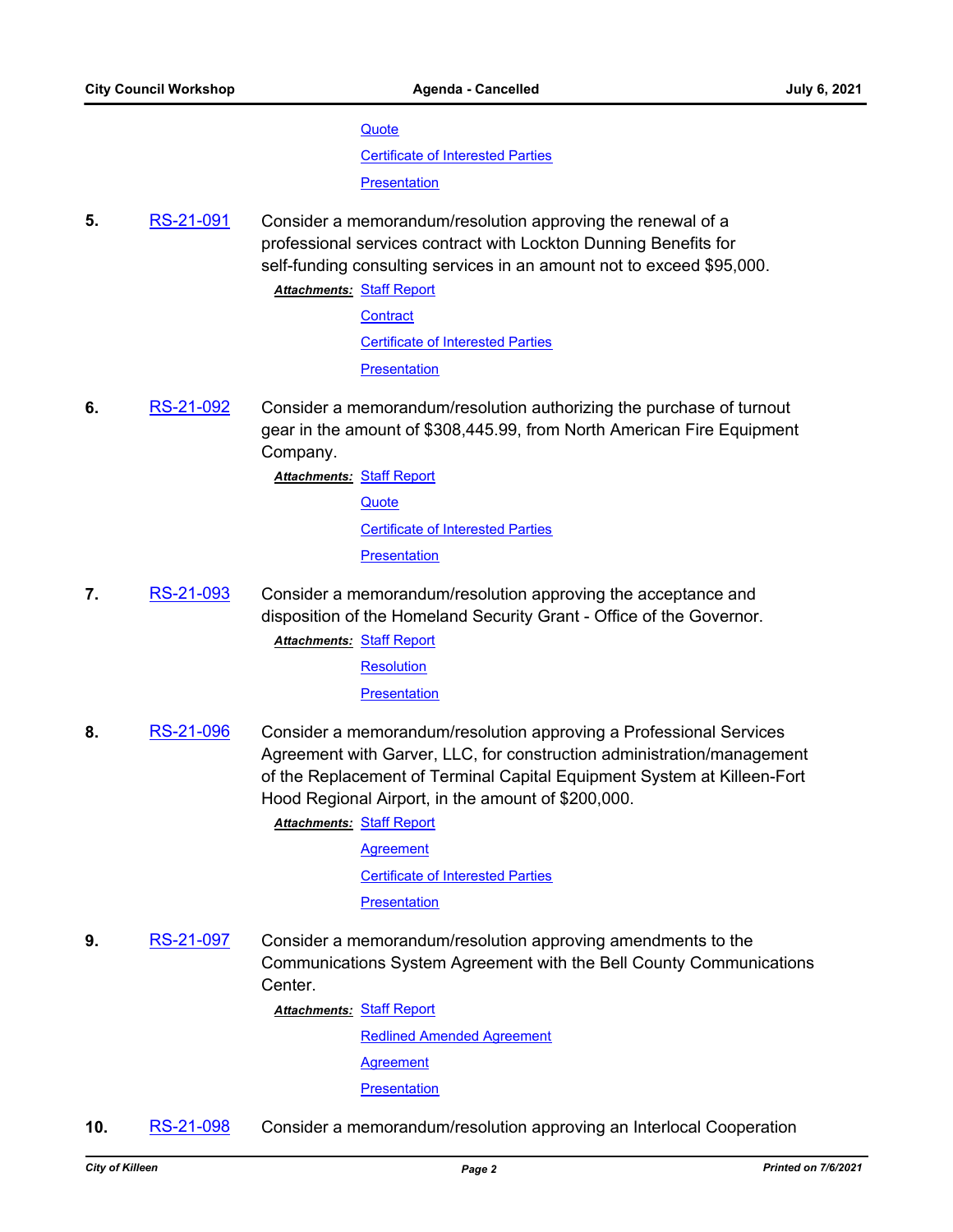Contract between the City of Killeen, City of Temple, Temple Independent School District, and Bell County engaging Bickerstaff Heath Delgado Acosta to perform redistricting services in relation to the 2020 Census.

**Attachments: [Staff Report](http://killeen.legistar.com/gateway.aspx?M=F&ID=0cb9441a-d031-4a75-b000-6c8d41c68a6b.pdf)** [Proposal](http://killeen.legistar.com/gateway.aspx?M=F&ID=22759815-bf02-43c1-a1e5-c53694ea763b.pdf) **[Contract](http://killeen.legistar.com/gateway.aspx?M=F&ID=6796414b-8681-4732-8ad1-0b61c5888394.pdf) [Presentation](http://killeen.legistar.com/gateway.aspx?M=F&ID=94e927a6-519a-4c7d-920e-9b7e67221424.pdf)** 

**11.** [RS-21-099](http://killeen.legistar.com/gateway.aspx?m=l&id=/matter.aspx?key=5583) Consider a memorandum/resolution appointing Councilmembers to various boards and commissions.

**Attachments: [Staff Report](http://killeen.legistar.com/gateway.aspx?M=F&ID=39a61e50-15fa-4157-ba7d-033fa01c7db5.pdf)** 

**[Presentation](http://killeen.legistar.com/gateway.aspx?M=F&ID=ce9a2597-3918-4c81-885c-6c2f862e3242.pdf)** 

## **Ordinances**

**12.** [OR-21-012](http://killeen.legistar.com/gateway.aspx?m=l&id=/matter.aspx?key=5565) Consider an ordinance amending the Code of Ordinances Chapter 19, Parks and Recreation and Chapter 31, Zoning, addressing signage in the park system.

**Attachments: [Staff Report](http://killeen.legistar.com/gateway.aspx?M=F&ID=91073056-0fa5-45b5-b518-918fbd55bcb0.pdf)** 

**[Ordinance](http://killeen.legistar.com/gateway.aspx?M=F&ID=88a547f4-0c08-48c8-bfc5-9a78bfcfc727.pdf)** 

**[Presentation](http://killeen.legistar.com/gateway.aspx?M=F&ID=6aef2611-518a-45ff-8ade-a8a5d78eee99.pdf)** 

## **Public Hearings**

**13.** [PH-21-030](http://killeen.legistar.com/gateway.aspx?m=l&id=/matter.aspx?key=5564) HOLD a public hearing and consider an ordinance granting Atmos Energy a .202 acre temporary construction easement to be located on Lot 16, Block 1, Hunter's Chase Subdivision (Hunt Neighborhood Park), Killeen, Texas. (1st of 3 readings)

**Attachments: [Staff Report](http://killeen.legistar.com/gateway.aspx?M=F&ID=0ed027cb-6f76-4780-8866-522a796f954d.pdf)** 

**[Maps](http://killeen.legistar.com/gateway.aspx?M=F&ID=8847f1cd-9ee0-4bea-8079-4b59fd76d916.pdf)** 

**[Ordinance](http://killeen.legistar.com/gateway.aspx?M=F&ID=44d13e7b-ff0b-46a4-a622-b465ba434e2d.pdf)** 

**[Presentation](http://killeen.legistar.com/gateway.aspx?M=F&ID=e35b7593-e5c7-4462-8243-3ec222fd5a92.pdf)** 

**14.** [PH-21-031](http://killeen.legistar.com/gateway.aspx?m=l&id=/matter.aspx?key=5543) HOLD a public hearing and consider an ordinance submitted by Republic Engineering & Development Services on behalf of Generation III L.P., (Case #FLUM21-02) to amend the Comprehensive Plan's Future Land Use Map (FLUM) from a 'General Commercial' (GC) designation to a 'General Residential' (GR) designation for approximately 5.88 acres, being part of Tract D of the Killeen Area Investment Group Corp., Inc. Industrial Tract. The property is locally addressed as 5200 East Veterans Memorial Boulevard, Killeen, Texas.

**Attachments: [Staff Report](http://killeen.legistar.com/gateway.aspx?M=F&ID=3abc3a0a-30d5-4ac1-9608-bd0ce646298a.pdf)** 

**[Maps](http://killeen.legistar.com/gateway.aspx?M=F&ID=dbbc78e8-bd1a-42bd-8883-b2f864cad02d.pdf)** 

**[Minutes](http://killeen.legistar.com/gateway.aspx?M=F&ID=6b3e0327-6e94-4cd6-b4fb-947685c62161.pdf)**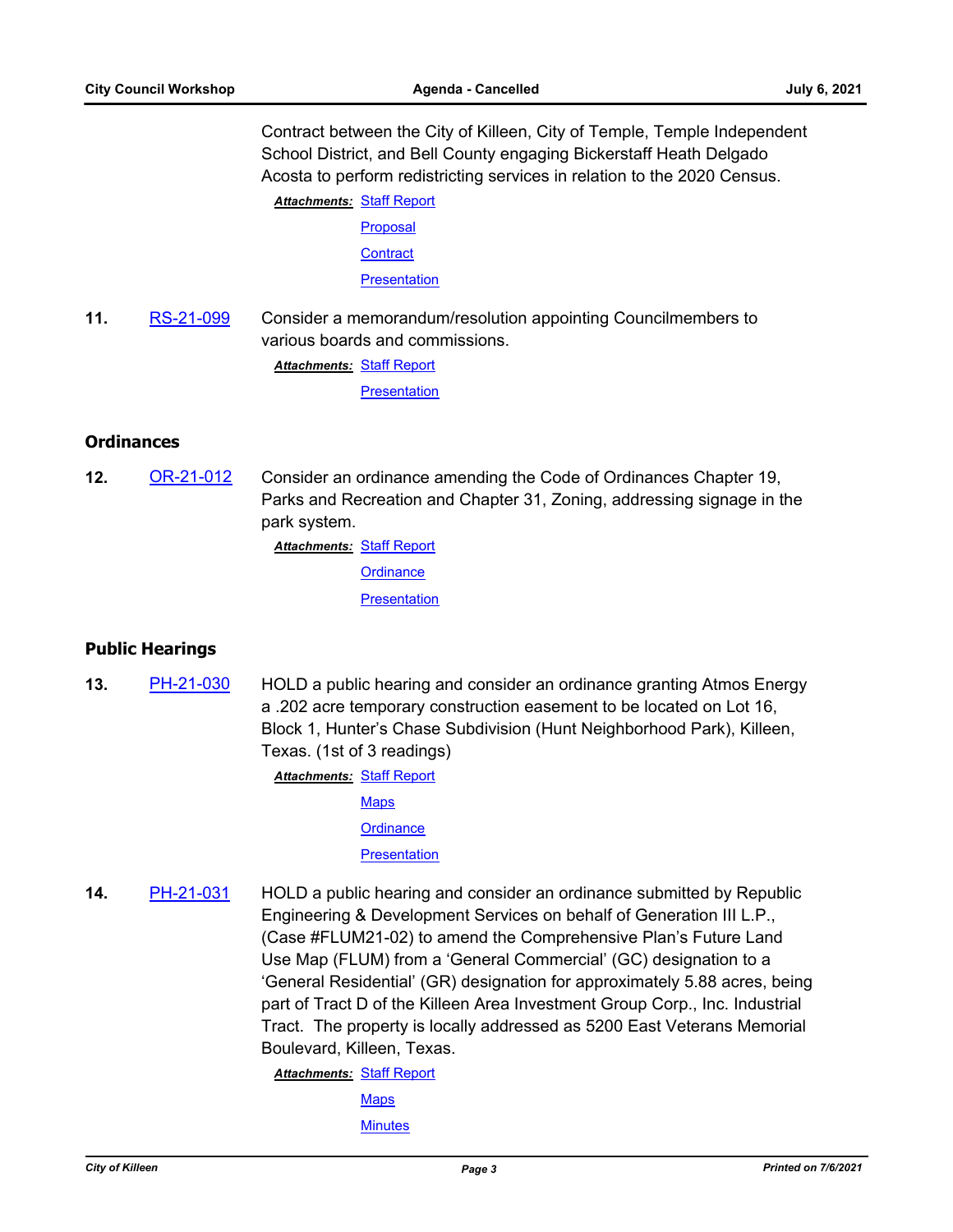#### **[Ordinance](http://killeen.legistar.com/gateway.aspx?M=F&ID=ca7901d5-eb0f-4f94-9e4b-0753e5a49e39.pdf)**

**[Presentation](http://killeen.legistar.com/gateway.aspx?M=F&ID=f7082068-01e8-413d-a0b0-7b512beca72a.pdf)** 

**15.** [PH-21-032](http://killeen.legistar.com/gateway.aspx?m=l&id=/matter.aspx?key=5544) HOLD a public hearing and consider an ordinance submitted by Republic Engineering & Development Services on behalf of Generation III L.P., (Case #Z21-013) to rezone approximately 5.88 acres from "R-1" (Single-Family Residential District) and "M-1" (Manufacturing District) to "R-2" (Two-Family Residential District), being part of Tract D of the Killeen Area Investment Group Corp., Inc. Industrial Tract. The property is locally addressed as 5200 East Veterans Memorial Boulevard, Killeen, Texas. (Requires 3/4 Majority Vote)

**Attachments: [Staff Report](http://killeen.legistar.com/gateway.aspx?M=F&ID=ecd746cb-61e2-4bcf-93fa-375d951b0772.pdf)** 

- **[Maps](http://killeen.legistar.com/gateway.aspx?M=F&ID=e6fb1395-6a7c-42c2-954e-71f2aea93e61.pdf) [Minutes](http://killeen.legistar.com/gateway.aspx?M=F&ID=59e478e5-d982-4555-b7a0-1115018458eb.pdf) [Ordinance](http://killeen.legistar.com/gateway.aspx?M=F&ID=8b122aaf-922f-4b53-855b-b5f7dd4b537e.pdf) [Considerations](http://killeen.legistar.com/gateway.aspx?M=F&ID=2bc273c8-f967-49f0-89e1-83fbb96377de.pdf)** [Responses](http://killeen.legistar.com/gateway.aspx?M=F&ID=650798d8-af17-43ff-9a16-0ca00fa51723.pdf) **[Presentation](http://killeen.legistar.com/gateway.aspx?M=F&ID=0b616604-cdbc-4e8b-b915-e1b473582e48.pdf)**
- **16.** [PH-21-033](http://killeen.legistar.com/gateway.aspx?m=l&id=/matter.aspx?key=5545) HOLD a public hearing and consider an ordinance submitted by OW Clear Creek LLC, (Case #Z21-15) to rezone approximately 0.44 acres out of the J.E. Maddera Survey, Abstract No. 600 from "R-MS" (Manufactured Housing District) to "B-3" (Business District). The property is locally addressed as 5314 Tiffany Circle, Killeen, Texas.

**Attachments: [Staff Report](http://killeen.legistar.com/gateway.aspx?M=F&ID=ef291f6d-3a91-4c03-b0c2-f07e7ac8e112.pdf)** 

- **[Maps](http://killeen.legistar.com/gateway.aspx?M=F&ID=1897128a-0e5f-49d4-988f-ca59d0e1a703.pdf) [Minutes](http://killeen.legistar.com/gateway.aspx?M=F&ID=2dd86b0f-c485-42be-b5af-e42a066ba170.pdf) [Ordinance](http://killeen.legistar.com/gateway.aspx?M=F&ID=9c2a6e46-7a52-4195-a721-1a5d7ef44607.pdf) [Considerations](http://killeen.legistar.com/gateway.aspx?M=F&ID=89d748d8-603a-46ee-9ed9-1a95dc1d4c0c.pdf) [Presentation](http://killeen.legistar.com/gateway.aspx?M=F&ID=d509e37e-ffd6-43a3-9321-c8508951f98f.pdf)**
- **17.** [PH-21-034](http://killeen.legistar.com/gateway.aspx?m=l&id=/matter.aspx?key=5547) HOLD a public hearing and consider an ordinance submitted by Quintero Engineering LLC on behalf of E. Construction, LLC (Case #Z21-16) to rezone approximately 1.50 acres from "B-5" (Business District) to "B-C-1" (General Business and Alcohol Sales District), being Lot 1, in Block 1, Faucett Commercial Subdivision. The property is locally addressed as 3700 South W.S. Young Drive, Killeen, Texas.

**Attachments: [Staff Report](http://killeen.legistar.com/gateway.aspx?M=F&ID=7c2ffefb-4ac1-45be-9233-522693bf28cf.pdf)** 

**[Maps](http://killeen.legistar.com/gateway.aspx?M=F&ID=99cd4beb-7f83-4348-8708-fa73619b55fa.pdf) [Minutes](http://killeen.legistar.com/gateway.aspx?M=F&ID=71d3f0d8-3cb1-497a-ad40-b83a10c11356.pdf) [Ordinance](http://killeen.legistar.com/gateway.aspx?M=F&ID=f1805697-51e0-4654-a410-afd84bd40931.pdf) [Considerations](http://killeen.legistar.com/gateway.aspx?M=F&ID=e8ef24cd-9aaf-4cf7-a947-6812e5d226f6.pdf)** [Responses](http://killeen.legistar.com/gateway.aspx?M=F&ID=5b151d82-6d1c-4989-9cf0-a6ad532a4795.pdf)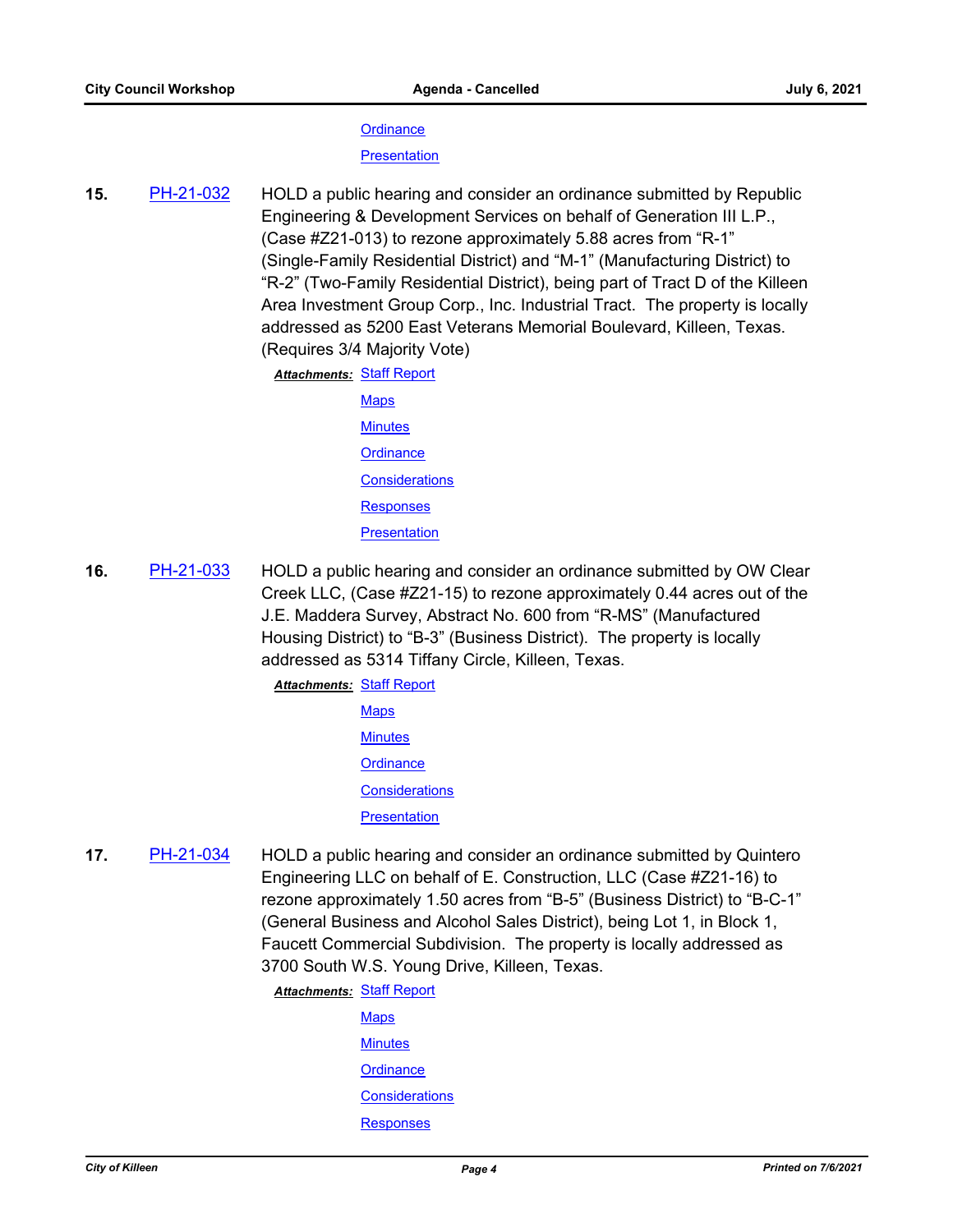#### **[Presentation](http://killeen.legistar.com/gateway.aspx?M=F&ID=a0509ef3-2d1e-46cb-8cbb-1e5772f33838.pdf)**

**18.** [PH-21-035](http://killeen.legistar.com/gateway.aspx?m=l&id=/matter.aspx?key=5566) HOLD a public hearing and consider an ordinance amending the FY 2021 Annual Budget of the City of Killeen to increase revenue and expenditure accounts in the General Fund and Aviation Funds.

**Attachments: [Staff Report](http://killeen.legistar.com/gateway.aspx?M=F&ID=3d2a0068-5540-4845-a0eb-a608374e1f55.pdf)** 

**[Ordinance](http://killeen.legistar.com/gateway.aspx?M=F&ID=ad14f71f-e93f-4fa2-86a2-85eb9e770baa.pdf)** 

**[Presentation](http://killeen.legistar.com/gateway.aspx?M=F&ID=b96e29a9-d396-4fa7-a8d9-223909956abd.pdf)** 

## **Items for Discussion at Workshop**

- **19.** [DS-21-085](http://killeen.legistar.com/gateway.aspx?m=l&id=/matter.aspx?key=5556) Discuss Annual Review of Governing Standards and Expectations
- **20.** [DS-21-086](http://killeen.legistar.com/gateway.aspx?m=l&id=/matter.aspx?key=5419) Discuss Commercial Camera Use
- **21.** [DS-21-087](http://killeen.legistar.com/gateway.aspx?m=l&id=/matter.aspx?key=5520) Discuss Police Hiring and Retention

**Attachments: [Presentation](http://killeen.legistar.com/gateway.aspx?M=F&ID=5e58a69c-2cff-4b6d-9036-e2d651cb678a.pdf)** 

**22.** [DS-21-088](http://killeen.legistar.com/gateway.aspx?m=l&id=/matter.aspx?key=5551) Discuss FY 21 Arts Commission Grants Funding and COVID Exceptions **Attachments: [Presentation](http://killeen.legistar.com/gateway.aspx?M=F&ID=be518757-1bc8-44e6-8563-42b54bb32d3f.pdf)** 

# **Councilmember Requests for Future Agenda Items**

**23.** [RQ-21-033](http://killeen.legistar.com/gateway.aspx?m=l&id=/matter.aspx?key=5546) Assistance with Youth Facilities

**Attachments: [Request](http://killeen.legistar.com/gateway.aspx?M=F&ID=14dbd3fe-c3e2-470d-bf59-f61a07824ac7.pdf)** 

## **Adjournment**

*I* certify that the above notice of meeting was posted on the Internet and on the bulletin *boards at Killeen City Hall and at the Killeen Police Department on or before 5:00 p.m. on July 2, 2021.*

*Lucy C. Aldrich, City Secretary* 

*\_\_\_\_\_\_\_\_\_\_\_\_\_\_\_\_\_\_\_\_\_\_\_\_\_\_\_\_\_\_\_*

*The public is hereby informed that notices for City of Killeen meetings will no longer distinguish between matters to be discussed in open or closed session of a meeting. This practice is in accordance with rulings by the Texas Attorney General that, under the Texas Open Meetings Act, the City Council may convene a closed session to discuss any matter listed on the agenda, without prior or further notice, if the matter is one that the Open Meetings Act allows to be discussed in a closed session.*

*This meeting is being conducted in accordance with the Texas Open Meetings Law [V.T.C.A., Government Code, § 551.001 et seq.]. This meeting is being conducted in accordance with the Americans with Disabilities Act [42 USC 12101 (1991)]. The facility is wheelchair accessible and handicap parking is available. Requests for sign interpretive services are available upon requests received at least 48 hours prior to the meeting. To make arrangements for those services, please call 254-501-7700, City*